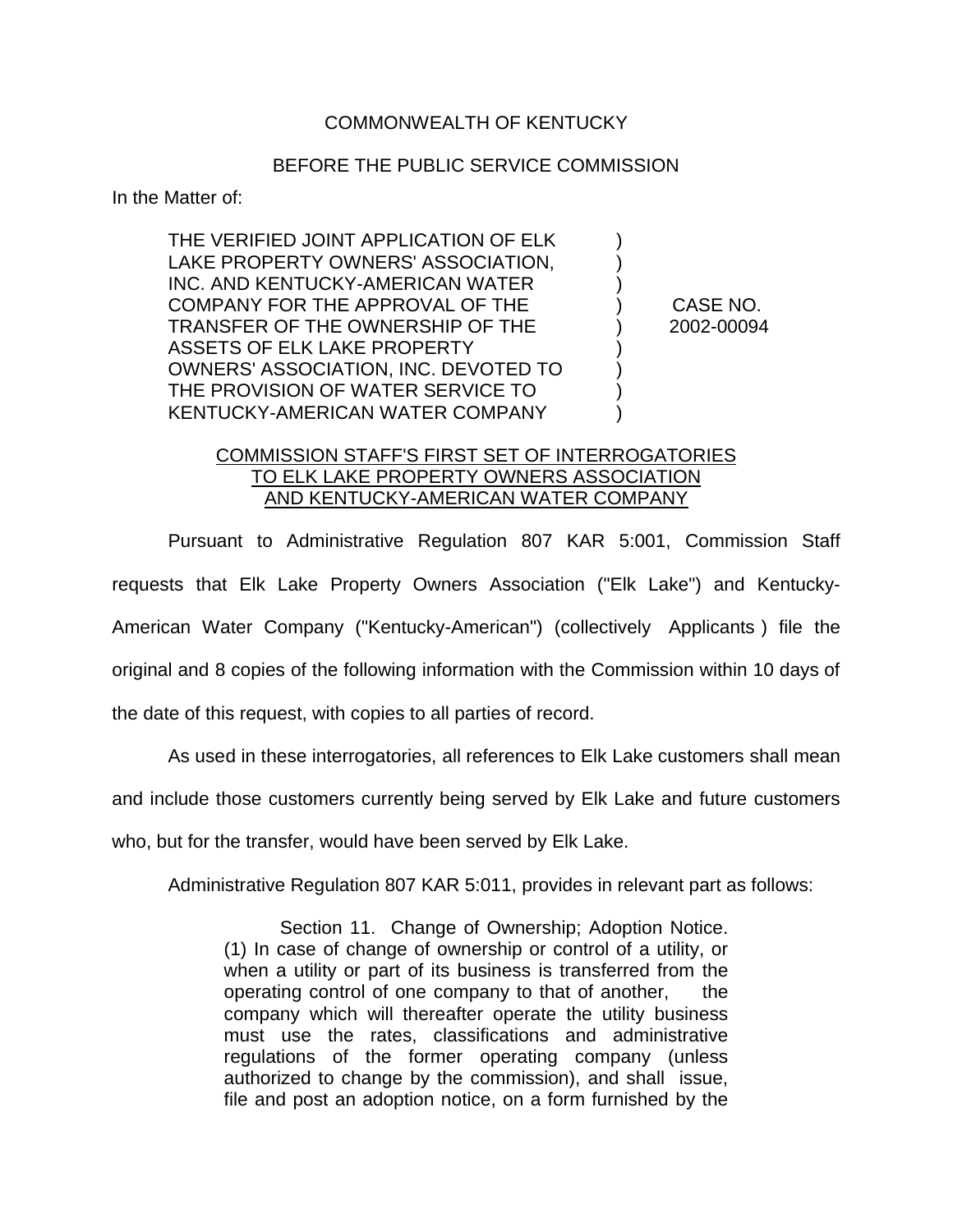commission, adopting, ratifying and making its own all rates, rules, classifications and administrative regulations of the former operating utility, on file with the commission and effective at the time of such change of ownership or control.

Section 14. Deviation from Rules. In special cases, for good cause shown upon application to and approval by, the commission may permit deviations from these rules.

When viewed together, from your application and the asset purchase agreement attached as Exhibit 1, Staff has concluded that the Applicants intend that, upon transfer of Elk Lake's water distribution facilities and assets to Kentucky-American, Kentucky-American will continue to furnish water to Elk Lake customers. Staff further concludes that the Applicants intend that the service to Elk Lake customers shall be provided at the same rates currently being charged by Elk Lake under its filed tariff, except for a \$3.00 monthly fee that will be terminated, until new rates for the Elk Lake customers are approved by this Commission. However, the service shall be provided in accordance with Kentucky-American's classifications and regulations that are set forth in Kentucky-American's filed tariff.

1. With respect to the conclusion stated in the preceding paragraph, state whether Staff is correct in its interpretation of the Applicants' intent.

2. If the answer to Item 1 is affirmative, state what effect, if any, the application of Kentucky-American's classifications and regulations will have upon the rates that Elk Lake's customers, or any of them, will be charged after the transfer.

-2-